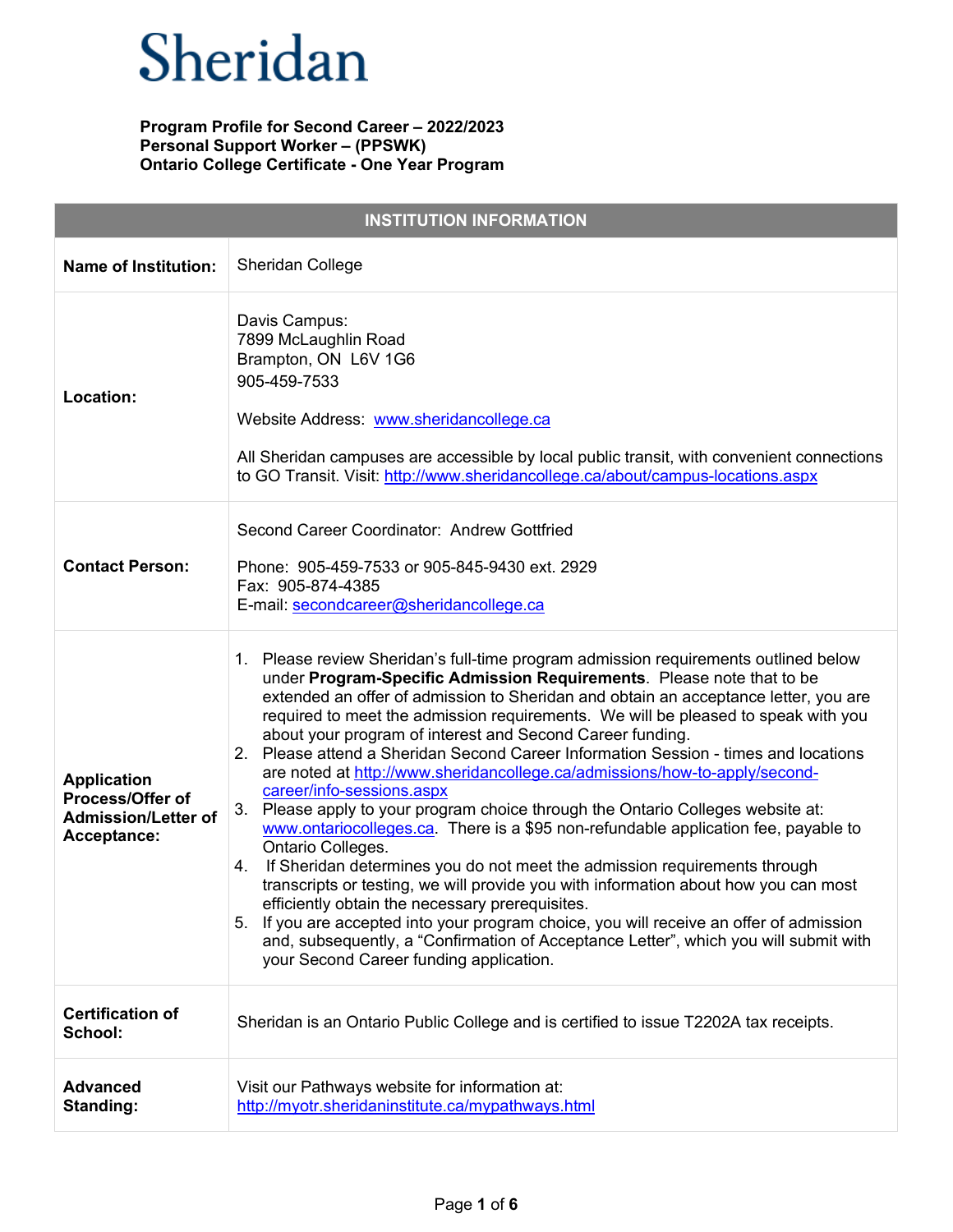|                                                                                          | <b>PROGRAM INFORMATION</b>                                                                                                                                                                                                                                                                                                                                                                                                                                                                                                                                                                |
|------------------------------------------------------------------------------------------|-------------------------------------------------------------------------------------------------------------------------------------------------------------------------------------------------------------------------------------------------------------------------------------------------------------------------------------------------------------------------------------------------------------------------------------------------------------------------------------------------------------------------------------------------------------------------------------------|
| Program Name/<br><b>Credential:</b>                                                      | <b>Personal Support Worker</b><br><b>Ontario College Certificate</b>                                                                                                                                                                                                                                                                                                                                                                                                                                                                                                                      |
| <b>Program-Specific</b><br><b>Admission</b><br><b>Requirements:</b>                      | https://www.sheridancollege.ca/programs/personal-support-worker#tab=admission-<br>requirements                                                                                                                                                                                                                                                                                                                                                                                                                                                                                            |
| <b>Program Offered</b><br><b>SEPTEMBER 2022</b><br><b>Start/End dates by</b><br>semester | Jan. 9, 2023<br>Sept. 6, 2022<br>$1$ To<br>$\mathbf{2}$<br>To<br>Apr. 21, 2023<br>Dec. 16, 2022                                                                                                                                                                                                                                                                                                                                                                                                                                                                                           |
| <b>Program Offered</b><br><b>JANUARY 2023</b><br><b>Start/End dates by</b><br>semester   | Jan. 9, 2023<br>May 8, 2023<br>To<br>$\mathbf{2}$<br>To<br>$\mathbf{1}$<br>Aug. 18, 2023<br>Apr. 21, 2023                                                                                                                                                                                                                                                                                                                                                                                                                                                                                 |
| Program Length/<br><b>Hours/Weeks:</b>                                                   | This is a 1 year full time program: 2 semesters of 15 weeks each with 1 reading (break)<br>week.<br>Hours per week: 19 (daytime hours between 8:00 a.m. and 6:00 p.m., Monday to Friday;<br>however, please note that in some cases courses may run until 10:00 p.m.)<br>Programs starting in September have a holiday break of approximately 3 weeks.<br>Programs starting in January and May run continuously over 8 months (no summer<br>break), with two weeks between semesters.<br>Students will be notified about their class schedule prior to the beginning of each<br>semester. |
| <b>Class Size:</b>                                                                       | Approximately 35                                                                                                                                                                                                                                                                                                                                                                                                                                                                                                                                                                          |
| <b>Course Outline:</b>                                                                   | https://www.sheridancollege.ca/programs/courses/course-outline-search                                                                                                                                                                                                                                                                                                                                                                                                                                                                                                                     |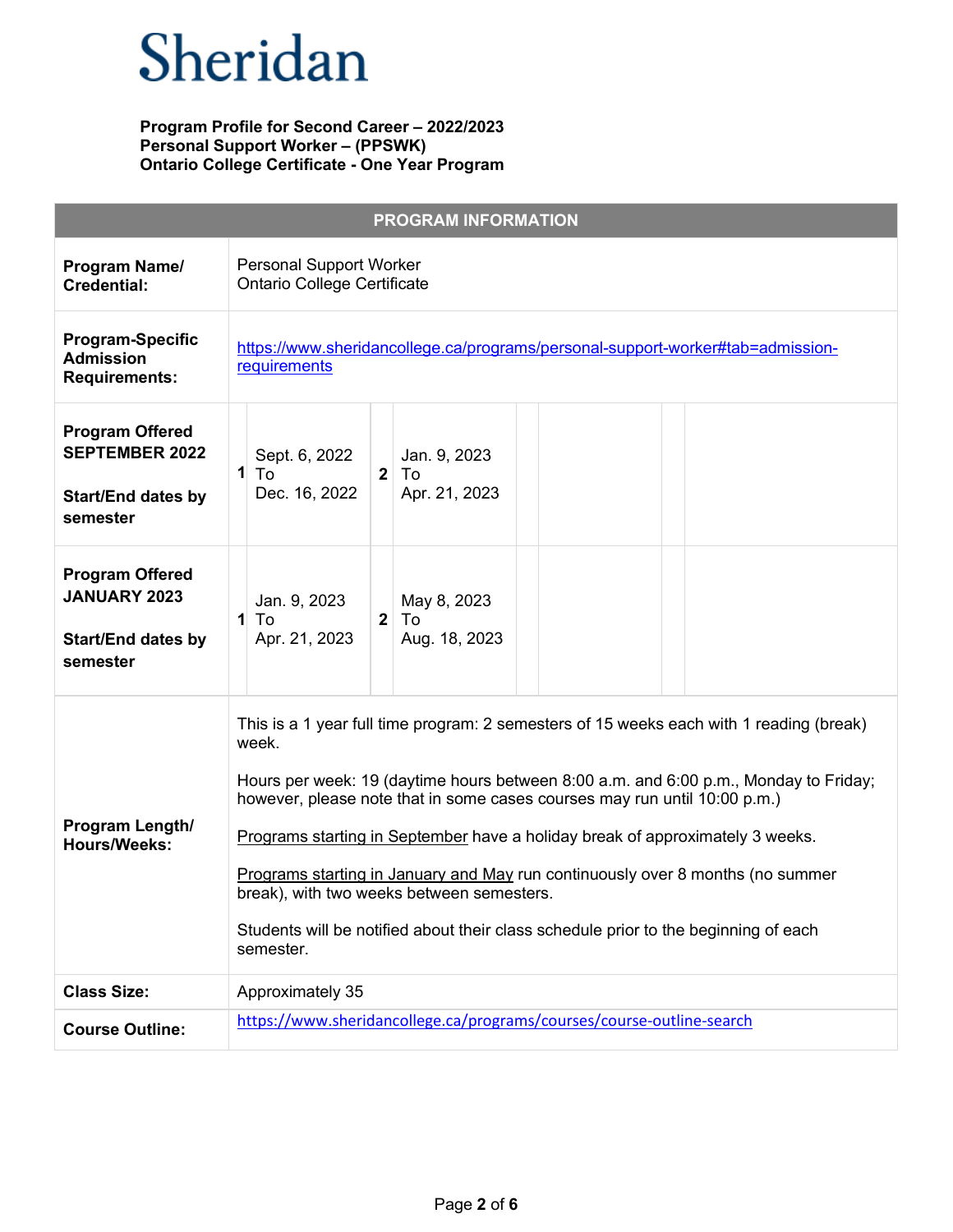| <b>Registration Fee:</b><br>(applicable at time<br>of publication -<br>subject to change<br>without notice) | The \$95 non-refundable application processing fee paid to Ontario Colleges covers<br>application processing for one application cycle.                                                                                                                                                                                                                                                                                                                                                                                 |
|-------------------------------------------------------------------------------------------------------------|-------------------------------------------------------------------------------------------------------------------------------------------------------------------------------------------------------------------------------------------------------------------------------------------------------------------------------------------------------------------------------------------------------------------------------------------------------------------------------------------------------------------------|
| <b>Annual Tuition:</b><br>(applicable at time<br>of publication -<br>subject to change<br>without notice)   | https://www.sheridancollege.ca/programs/personal-support-worker#tab=fees-and-<br>financial-aid<br>Tuition fees are regulated by the Ministry of Advanced Education and Skills Development<br>and a change could be made by action of the Ontario Government.<br>As the Fee Guide is prepared in advance, Sheridan reserves the right to make changes<br>due to errors and omissions. Additional fees will apply for some programs with a modified<br>curriculum. All information provided is current as of publication. |
| Parking:<br>(applicable at time<br>of publication -<br>subject to change<br>without notice)                 | https://epark.sheridancollege.ca/                                                                                                                                                                                                                                                                                                                                                                                                                                                                                       |
| <b>Book Costs:</b><br>(applicable at time<br>of publication -<br>subject to change<br>without notice)       | Approximately $$630.00$ per semester $-5\%$ tax included                                                                                                                                                                                                                                                                                                                                                                                                                                                                |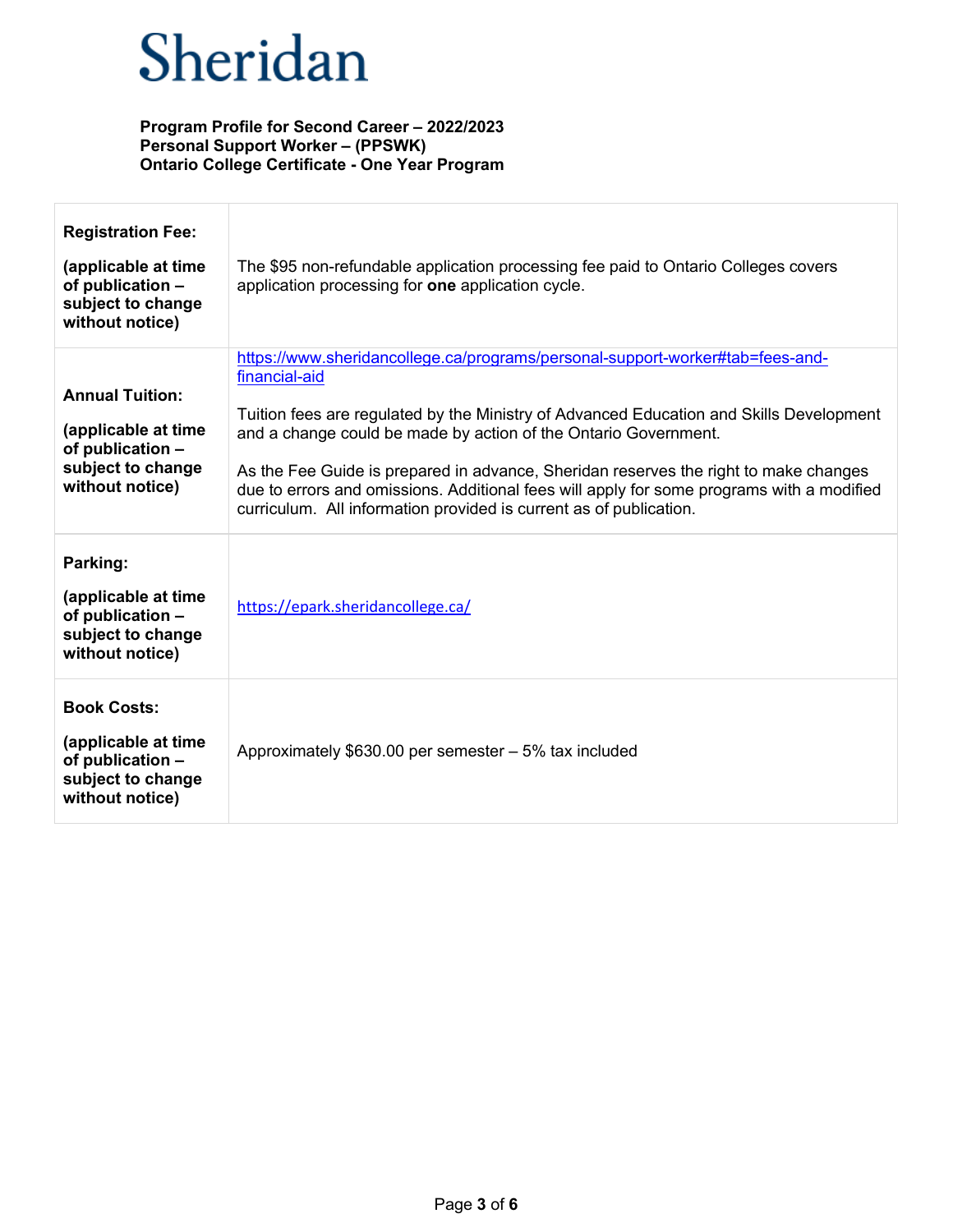| <b>Other Costs:</b>                                | <b>Criminal Record Check</b><br>Sheridan field placement agencies may require a vulnerable sector check Students will be<br>required to provide this documentation directly to their field placement prior to the start of<br>the placement and at their own expense. Students who cannot meet these requirements<br>may have limited field placement opportunities.<br>Approximate Vulnerable Sector Check costs - \$45 and up.<br>Immunization<br>Sheridan field placement agencies may require a current record of immunization.<br>Students will be required to provide this documentation directly to their field placement<br>prior to the start of the placement at their own expense. Students who cannot meet this<br>requirement may have limited field placement opportunities.<br>For information about immunizations, please refer to Sheridan's health services'<br>immunization information, or come in to one of the campus health centres.<br>Approximate immunization costs - \$125 and up.<br><b>CPR and First Aid</b><br>Prior to commencing the practicum, and at individual expense, students must obtain a<br>certification in CPR Level C and Standard First Aid for adults, children and infants.<br>Approximate cost – CPR, AED, First Aid - \$115 and up; this must be renewed yearly.                    |
|----------------------------------------------------|--------------------------------------------------------------------------------------------------------------------------------------------------------------------------------------------------------------------------------------------------------------------------------------------------------------------------------------------------------------------------------------------------------------------------------------------------------------------------------------------------------------------------------------------------------------------------------------------------------------------------------------------------------------------------------------------------------------------------------------------------------------------------------------------------------------------------------------------------------------------------------------------------------------------------------------------------------------------------------------------------------------------------------------------------------------------------------------------------------------------------------------------------------------------------------------------------------------------------------------------------------------------------------------------------------------------------------------|
|                                                    | Language Assessment for Essential Communication Skills Requirement<br>Prior to start of term, you will write a Language Assessment test (dates and times to<br>follow,) which determines your placement in either Essential Communication Skills ECS<br>(COMM19999) OR Communication Foundations CF (COMM19997). Essential<br>Communication Skills is a mandatory requirement in order to graduate from your<br>program; therefore, if you are placed in Communication Foundations you must<br>successfully complete it, and then you are required to enroll in and successfully complete<br>Essential Communication Skills at your own expense. We strongly urge you to review<br>the Language Assessment link at: http://www.sheridancollege.ca/admissions/assessment-<br>centre/language-assessment.aspx for complete details.<br><b>Essential Communication Skills - COMM19999</b><br>Approximate cost \$350.00 plus books at \$85 - includes 5% tax<br><b>Miscellaneous Costs</b><br>Uniform and Shoes - \$380 - approximately<br>Locker Fee - \$15 for one semester, \$25 for two semesters, and \$35 for one academic<br>year (September – August). All students must provide their own lock. Payment will be by<br>debit or credit card only.<br>Please note ALL COSTS are approximate and subject to change without notice. |
| <b>Payment Policy for</b><br><b>Second Career:</b> | Please refer to your Fees Invoice for tuition deadlines as dates vary depending on when<br>you accept an offer.                                                                                                                                                                                                                                                                                                                                                                                                                                                                                                                                                                                                                                                                                                                                                                                                                                                                                                                                                                                                                                                                                                                                                                                                                      |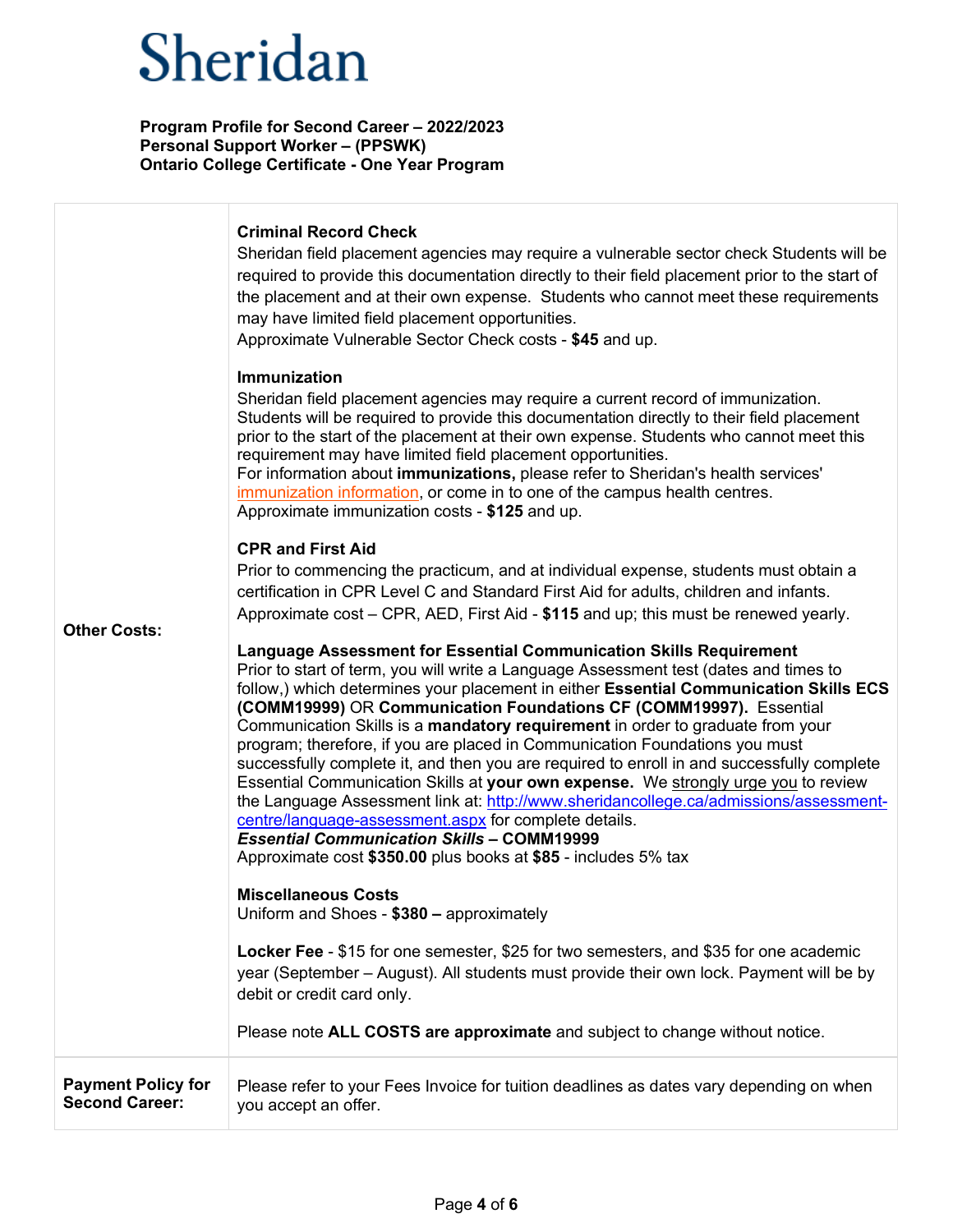| <b>Withdrawal/Refund</b><br><b>Policy</b>                        | Students must officially withdraw from Sheridan post-secondary programs via the<br>"Application for Term or Complete Program Withdrawal" form by the 10 <sup>th</sup> day of scheduled<br>classes<br>All fees are subject to a \$500 non-refundable registration charge, in accordance with<br>policy set by the Ministry of Advanced Education and Skills Development.<br>Any refund, less the non-refundable registration charge, will be refunded to the student in<br>the form of a cheque. Students who pay for two or more terms in advance will receive a<br>full refund of second semester fees providing the withdrawal is received prior to the fee<br>payment deadline date of the subsequent term.<br>Please note: As a Second Career-funded student, all refunds are to be returned to your<br>funder. |
|------------------------------------------------------------------|---------------------------------------------------------------------------------------------------------------------------------------------------------------------------------------------------------------------------------------------------------------------------------------------------------------------------------------------------------------------------------------------------------------------------------------------------------------------------------------------------------------------------------------------------------------------------------------------------------------------------------------------------------------------------------------------------------------------------------------------------------------------------------------------------------------------|
| <b>Your Second Career</b><br>and Career<br><b>Opportunities:</b> | https://www.sheridancollege.ca/programs/personal-support-worker#tab=careers                                                                                                                                                                                                                                                                                                                                                                                                                                                                                                                                                                                                                                                                                                                                         |
| <b>Method of</b><br>Instruction:                                 | Courses are instructor-led. Students will engage in a variety of applied learning and<br>experiential activities and will complete projects.                                                                                                                                                                                                                                                                                                                                                                                                                                                                                                                                                                                                                                                                        |
| <b>Equipment</b><br><b>Availability:</b>                         | Students will have access to computers in open access computer labs.                                                                                                                                                                                                                                                                                                                                                                                                                                                                                                                                                                                                                                                                                                                                                |
| <b>Instructor</b><br><b>Qualifications:</b>                      | Our faculty is hired based on a combination of industry experience and academic<br>qualifications. Most full-time faculty have relevant Master's degrees and/or professional<br>certifications where applicable.<br>Our faculty is provided with opportunities to engage in professional development to<br>ensure currency in their field and proficiency in teaching adults.                                                                                                                                                                                                                                                                                                                                                                                                                                       |
| <b>Curriculum Design:</b>                                        | All programs are designed and kept up to date with input from Program Advisory<br>Committees which include representation from employers and industry organizations.<br>The Centre for Teaching and Learning at Sheridan oversees the design of new programs<br>and courses and maintains a schedule of program review to keep programs up to date.                                                                                                                                                                                                                                                                                                                                                                                                                                                                 |